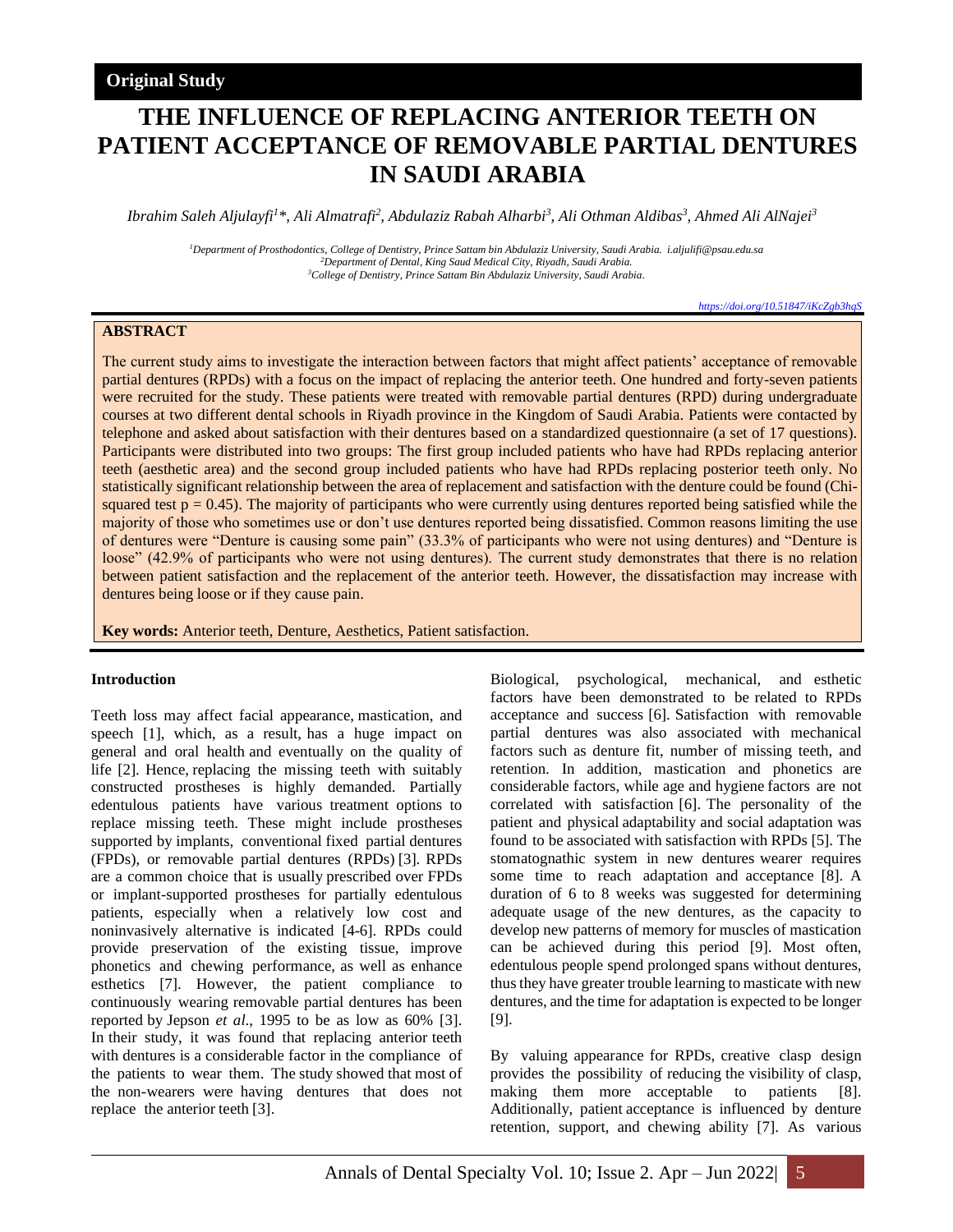interrelating factors could have a direct or indirect effect on patient acceptance of RPDs, this study aims to investigate the interaction between some of these factors with a focus on replacing the anterior teeth and its impact on patient acceptance and continuity of using their RPDs. This can assist clinicians in predicting the prognosis of their treatment, as well as patients in treatment selection and understanding the treatment's risks.

# **Materials and Methods**

In total, 147 randomly selected patients were recruited for the study. These patients were treated with removable partial dentures (RPD) during undergraduate courses at the College of Dentistry, Prince Sattam bin Abdulaziz University and Al Farabi College of Dentistry and Nursing. The permission to carry out the study was obtained from the institutional ethical committee before conducting the study. Out of the 147, 104 responded while 37 did not respond, and the remaining 6 refused to participate. Of the total responses, the gender distribution was 64 males (61.5%) and40 females (38.4%). Patients were treated by undergraduate dental students supervised by experienced specialist faculty members. A selfadministered validated questionnaire was developed for the study. Items for the questionnaire were developed through a literature search and an expert focus group consisting of an assistant professor in prosthodontics (IA), a prosthodontics consultant (AA), and one psychometric statistician (SK). A pilot study and pretesting of the questionnaire were conducted on a sample of 27 participants that were also included in the final survey. A principal components analysis (PCA) was conducted to examine the factor structure of the questionnaire. The questionnaire items were then tested for reliability using the Cronbach's coefficient alpha measure of internal consistency. The overall internal reliability of the questionnaire was 0.89 which indicates good internal consistency.

Before starting the survey, the authors estimated the sample size. The author asked around 147 patients to be part of the study. (The margin error was kept at 0.5 and the confidence level at 95 percent). The effective sample size came out to be 100 since one can expect subjects to leave the study in between because of various reasons, so the total sample was taken [10].

Patients were contacted by research contributors using the telephone and then asked about their experience and satisfaction with the provided dentures based on the prepared questionnaire (a set of [11] questions). Based on their responses, they were distributed into two groups: The first group included patients who have had RPDs replacing anterior teeth (esthetic area) while the second group included patients who have had RPDs replacing posterior teeth only. The questionnaire consisted of information about the patient's age, gender, education, and income. The highest level of confidentiality was applied to start by

collecting the sample using the colleges' file systems after getting official approval. Respondents were asked for their verbal and written approval to contribute to the survey and assured of the confidentiality of handling their contact information and their responses.

# *Statistical analysis*

Data were coded, tabulated into spreadsheet software (Microsoft Excel (2010)) and analyzed using SPSS (Statistical Package for Social Sciences; IBM SPSS Statistics for Windows, Version 26.0. Armonk, NY: IBM Corp). Descriptive statistics were used to calculate the frequency and distribution of demographic variables like gender, age, education, income, and nationality that were presented as numbers and percentages. The frequency distribution of participant responses to each question was also presented as numbers and percentages. Pearson's chisquare tests were used to compare responses of participants between gender, age, and other demographic variables. A p-value less than 0.05 was considered statistically significant.

## **Results and Discussion**

The education level of the participants, 57% were up to the primary level of education, followed by 16% with the secondary level, 15%holding a Diploma, and 12% with a bachelor's degree. The participants aged from 42 years old to 81 years old, and the majority of the participants were between 51 and 60 years old (44%), followed by the age class of  $61 - 70$  years old (30%), and the younger class 40– 50 years old (23%). The participants were questioned about the area of their mouth which was replaced by the denture. Possible answers were "replacement of anterior teeth" or "replacement of only back teeth". Of all the participants, 71% stated that the anterior teeth were replaced by the denture, while 29% stated that only the back teeth were replaced **[Table](#page-1-0) 1**.

<span id="page-1-0"></span>**Table 1.** Total number of answers related to the area of replacement of the mouth by the denture according to gender, education level, and age class of the participants

| Area of                           | Gender |    | Age (classes) |    |                                          |
|-----------------------------------|--------|----|---------------|----|------------------------------------------|
| replacement                       |        |    |               |    | Male Female $40 - 50$ $51 - 60$ above 60 |
| Replacement of<br>anterior teeth  | 45     | 26 | 17            | 36 |                                          |
| Replacement of<br>only back teeth | 19     | 14 |               | 10 | 15                                       |

The relationship between satisfaction with the denture and the remaining variables (through Chi-squared tests) is summarized in **Table 2**. Satisfaction was found to be related to four of the considered variables in the research. A question of interest was if there was any influence of the area replaced by the denture on the satisfaction of the participants. No relationship between both factors could be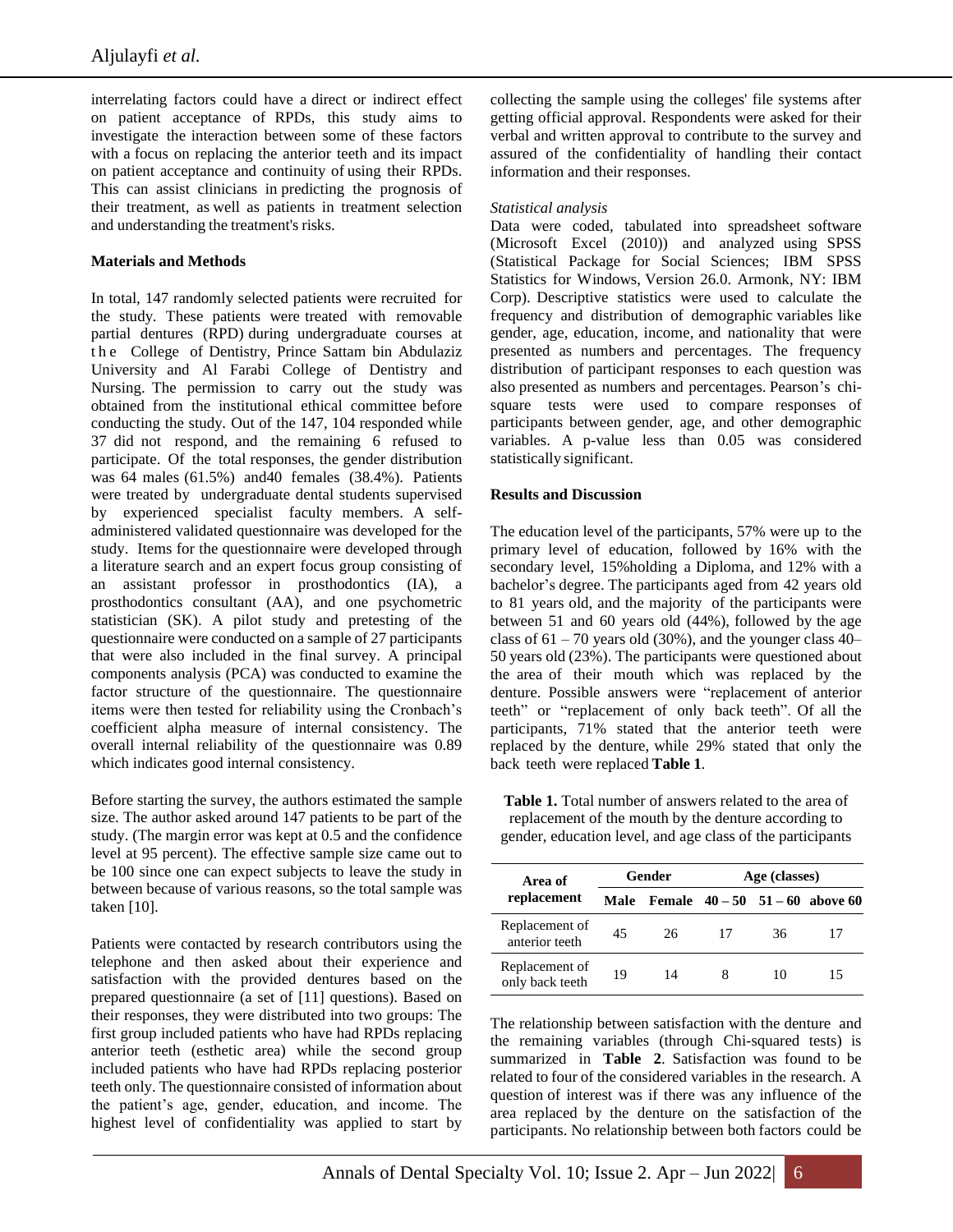found in the investigation (chi-square test,  $p = 0.45$ ) **Table 2**.

**Table 2.** Summary for the Chi-squared tests performed to assess the association between satisfaction with the denture and other factors

| <b>Factors</b>                         | <b>Satisfaction</b> |
|----------------------------------------|---------------------|
| Gender                                 | 0.12                |
| Income                                 | 0.08                |
| Age group                              | 0.24                |
| Nationality                            | 0.59                |
| Education level                        | 0.32                |
| Area of replacement                    | 0.45                |
| Current use of dentures*               | < 0.001             |
| First time using a denture             | 0.12                |
| Time since the start of using denture* | < 0.01              |
| Adaptation time*                       | < 0.001             |
| Hours of use per day*                  | < 0.001             |

"p-value" indicates the p-value of the corresponding Chi-squared test. Asterisk (\*) indicates statistically significant associations





However, a trend for an increase in the percentage of dissatisfied participants could be observed when just the back teeth were replaced by the denture Nevertheless, this trend was not statistically significant. A significant relationship was observed between the current use of dentures and satisfaction (Chi-squared test  $p < 0.001$ ). The adaptation time was also directly associated with the satisfaction of the users (chi-square test,  $p < 0.001$ ). Satisfied users typically need no more than two months to adapt to the denture **(Table 2)**. The two most common reasons hindering the use of dentures were "Denture is causing some pain" (33.3% of participants who were not using dentures) and "Denture is loose" (42.9% of participants who were not using dentures) **Table 3**.

**Table 3.** Summary statistics for the answers to the research questions

| questions                                                                                 |                |               |
|-------------------------------------------------------------------------------------------|----------------|---------------|
| <b>Answers to questions</b>                                                               | n              | $\%$          |
| Which jaw are you wearing the denture on?                                                 |                |               |
| Both jaws                                                                                 | 49             | 47%           |
| Lower jaws                                                                                | 21             | 20%           |
| Upper jaw                                                                                 | 34             | 33%           |
| Are you currently using the denture?                                                      |                |               |
| Yes                                                                                       | 46             | 44%           |
| No                                                                                        |                | 20%           |
| Sometimes                                                                                 | 34             | 33%           |
| No answer                                                                                 | 3              | 3%            |
| If the answer was "sometimes", what was the reason?                                       |                |               |
| Denture is causing some pain                                                              | 11             | 32.2%         |
| Denture is loose                                                                          | 13             | 38.2%         |
| Denture is loose; Denture is causing some pain                                            | 2              | 5.9%          |
| <b>Continued</b>                                                                          |                |               |
| <b>Answers to questions</b>                                                               | n              | $\frac{0}{0}$ |
| Denture is loose; Does not like how it looks                                              | 2              | 5.9%          |
| Does not like how it looks                                                                | 3              | 8.8%          |
| No answer                                                                                 | 3              | 8.8%          |
| If the answer was "No", what was the reason?                                              |                |               |
| Denture is causing some pain                                                              | 7              | 33.3%         |
| Denture is loose                                                                          | 9              | 42.9%         |
| No answer                                                                                 | $\overline{5}$ | 23.8          |
| If the answer was "yes", what was the main reason for<br>you to use the denture?          |                |               |
| In order to eat                                                                           | 20             | 43.5%         |
| In order to eat; In order to improve the way you<br>look                                  | 3              | 6.2%          |
| In order to eat; In order to improve the way<br>you look; In order to improve your speech |                | 6.2%          |
| In order to eat; In order to improve your speech                                          | 2              | 4.3%          |
| In order to improve the way you look                                                      |                | 37%           |
| In order to improve the way you look; In order<br>to improve your speech                  |                | 2.2%          |
| Is that your first set of dentures?                                                       |                |               |
| Yes                                                                                       | 91             | 87.5%         |
| No                                                                                        | 13             | 12.5%         |
| If No, how many dentures have you had before the current<br>one?                          |                |               |
| One                                                                                       | 8              | 61.5%         |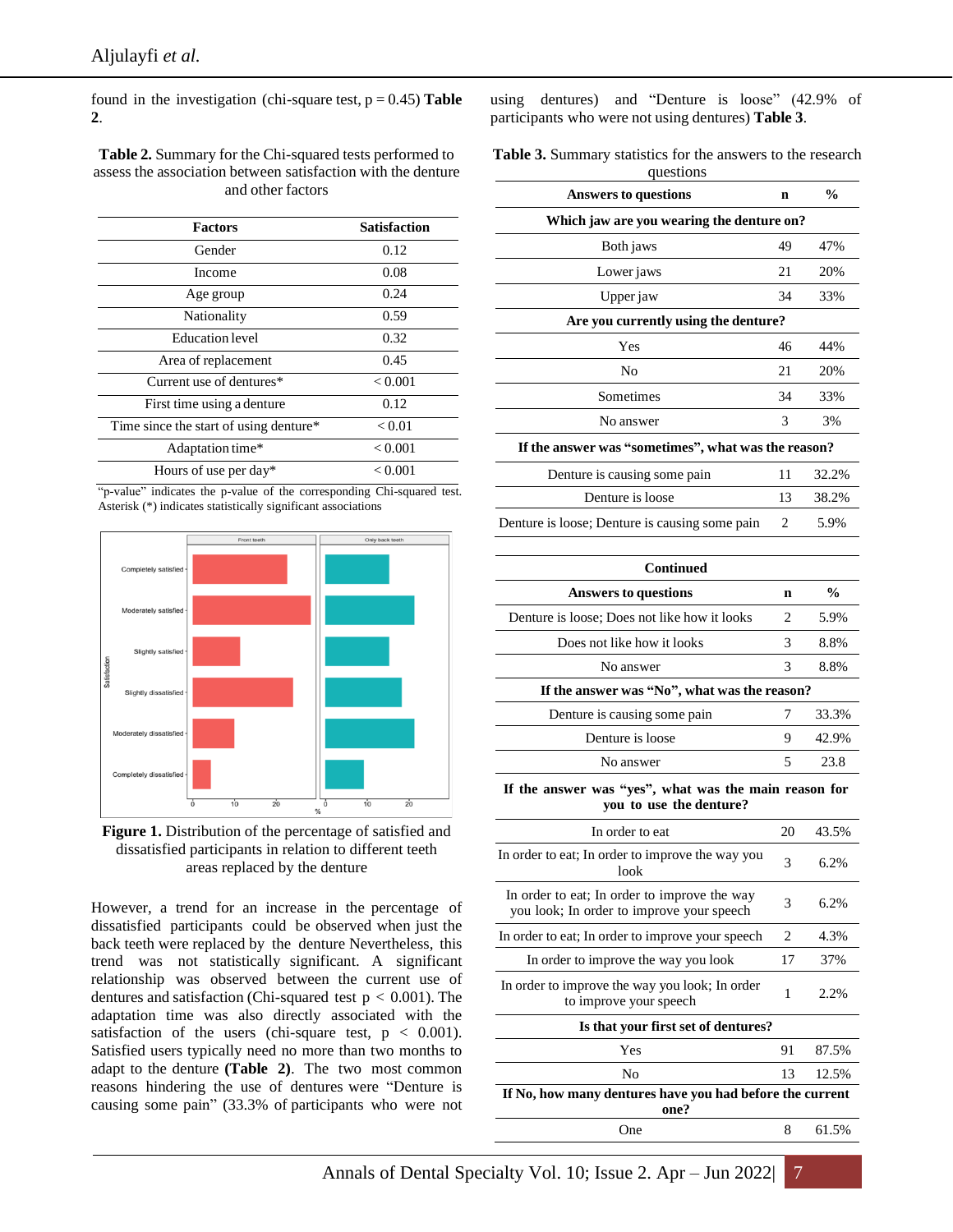| Two                                                                                                            | 4  | 30.7% |  |  |
|----------------------------------------------------------------------------------------------------------------|----|-------|--|--|
| No answer                                                                                                      | 1  | 7.7%  |  |  |
| For how long you have been using the denture?                                                                  |    |       |  |  |
| More than two years                                                                                            |    | 12.5% |  |  |
| From 1 year to 2 years                                                                                         | 33 | 31.7% |  |  |
| From 6 months to 1 year                                                                                        | 26 | 25%   |  |  |
| Less than 6 months                                                                                             | 32 | 31%   |  |  |
| How long did it take for you to adapt to the current<br>denture/s until you reach the point of continuous use? |    |       |  |  |
| Less than a month                                                                                              | 46 | 44.2% |  |  |
| From 1 to 2 months                                                                                             | 43 | 41.4% |  |  |
| More than 2 months                                                                                             | 15 | 14.4% |  |  |
| For how many hours per day do you use the denture?                                                             |    |       |  |  |
| Less than 3 hours                                                                                              | 27 | 26%   |  |  |
|                                                                                                                |    |       |  |  |

| 34                                                | 33%   |  |  |  |
|---------------------------------------------------|-------|--|--|--|
| 43                                                | 41%   |  |  |  |
| Overall, how satisfied are you with your denture? |       |  |  |  |
| 21                                                | 20%   |  |  |  |
| 27                                                | 26%   |  |  |  |
| 13                                                | 12.5% |  |  |  |
| 23                                                | 22%   |  |  |  |
| 14                                                | 13.5% |  |  |  |
| 6                                                 |       |  |  |  |
|                                                   |       |  |  |  |

The majority of participants who were currently using dentures reported being satisfied while the majority of those who sometimes use or don't use dentures reported being dissatisfied **(Figure 2)**.



**Figure 1.** Distribution of the percentages of satisfaction levels of participants per current use of the denture

The hours of use of the denture is also a direct consequence of the satisfaction (chi-square test,  $p < 0.001$ ). People must be satisfied to use the denture for longer periods. Almost the totality of the participants who were completely satisfied stated to use the denture for periods longer than 8 hours, at the same time that moderately satisfied people used the denture for at least more than 3 hours **(Figure 3)**.



**Figure 2.** The great majority of people who use the denture for less than 3 hours are dissatisfied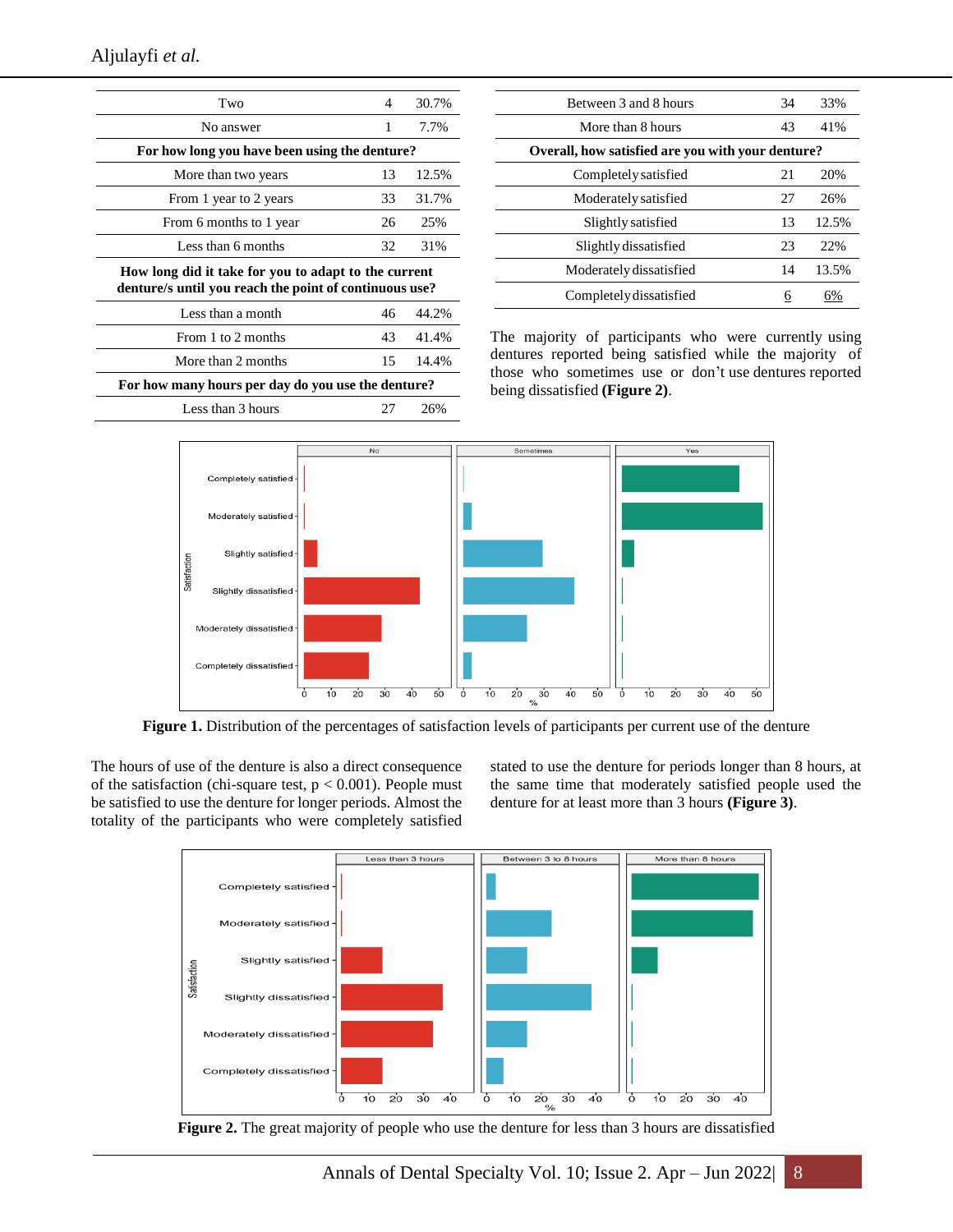Most of the users with complete satisfaction adapt to the denture before the end of the first month of use, and





Figure 3. Distribution of the percentages of satisfaction levels of participants per hour of use per day

The current study aimed to investigate the influence of replacing anterior teeth on patients' acceptance of removable partial dentures. This study targeted patients who were treated with removable partial dentures at two collages of dentistry in Riyadh Province, Kingdom of Saudi Arabia. Upon reviewing the literature, there is limited information on how patients react and adapt to removable partial dentures that replace anterior teeth. Several different factors have been studied in an attempt to understand patient acceptance and therefore success of the treatment [1-3, 5].

Removable partial dentures are a popular treatment option that can provide improvement to both esthetics and function. However, they appear to have a low acceptance rate by patients. In the current study, nearly 50% of patients never or occasionally wear their partial dentures which is consistent with several studies applied to different populations [3, 4, 12].

The esthetics of the denture appears to play a significant role in patients' satisfaction with RPDs [13]. A previous study by [3] found that the majority of participants in the study who stopped wearing their removable partial dentures were provided with dentures that did not replace the anterior teeth. Hence, they concluded that replacing the anterior teeth is a considerable factor for removable partial dentures acceptance which will enhance the compliance of the patients to wear their dentures.

In our study, by comparing the surveyed groups there was no significant difference in terms of denture acceptance whether the dentures were replacing the anterior teeth or not. This is in agreement with previous studies [4, 14]. A possible explanation could be due to the small percentage of patients in the current study that only had their anterior teeth replaced. Sixteen percent of patients were provided with dentures that replaced only their anterior teeth while the remaining had dentures replacing their anterior and posterior teeth or posterior teeth only. As a result, this may have led to the improper representation of the group replacing anterior teeth only.

The most frequent two reasons for dissatisfaction found in the current study were pain caused by denture or denture looseness. It can be inferred that the main concern of the participants of the current study was comfort rather than esthetic. It was revealed that about 41% of the participants who reported wearing their dentures sometimes complained about pain. And almost the same percentage complained about their dentures being loose. This is consistent with a study by Shaghaghian, *et al*. 2015 where the authors found that the main drawbacks of RPDs are mainly physical, such as pain and lack of stability during chewing and speaking [6]. It has been reported that pain and denture looseness are among the most frequently reported complaints [15-17]. Therefore, it is speculated that solving problems related to pain and looseness of the denture may result in increased satisfaction and continued use of the denture [14]. Another study done on patients demonstrated substantial gains in all areas of investigation following rehabilitation, showing how converting a detachable prosthesis to an implant-supported prosthesis can enhance patients' QoL by improving chewing skills, aesthetics, and self-satisfaction [18].

This study has limitations in that it was done on patients who were treated by undergraduate students, not by experienced dentists. Moreover, sample size and representativeness could be improved if different care centers can be included (Hospitals, private clinics, etc.). The finding of this study highlights the need for a better understanding of patient-related factors that could improve treatment outcomes.